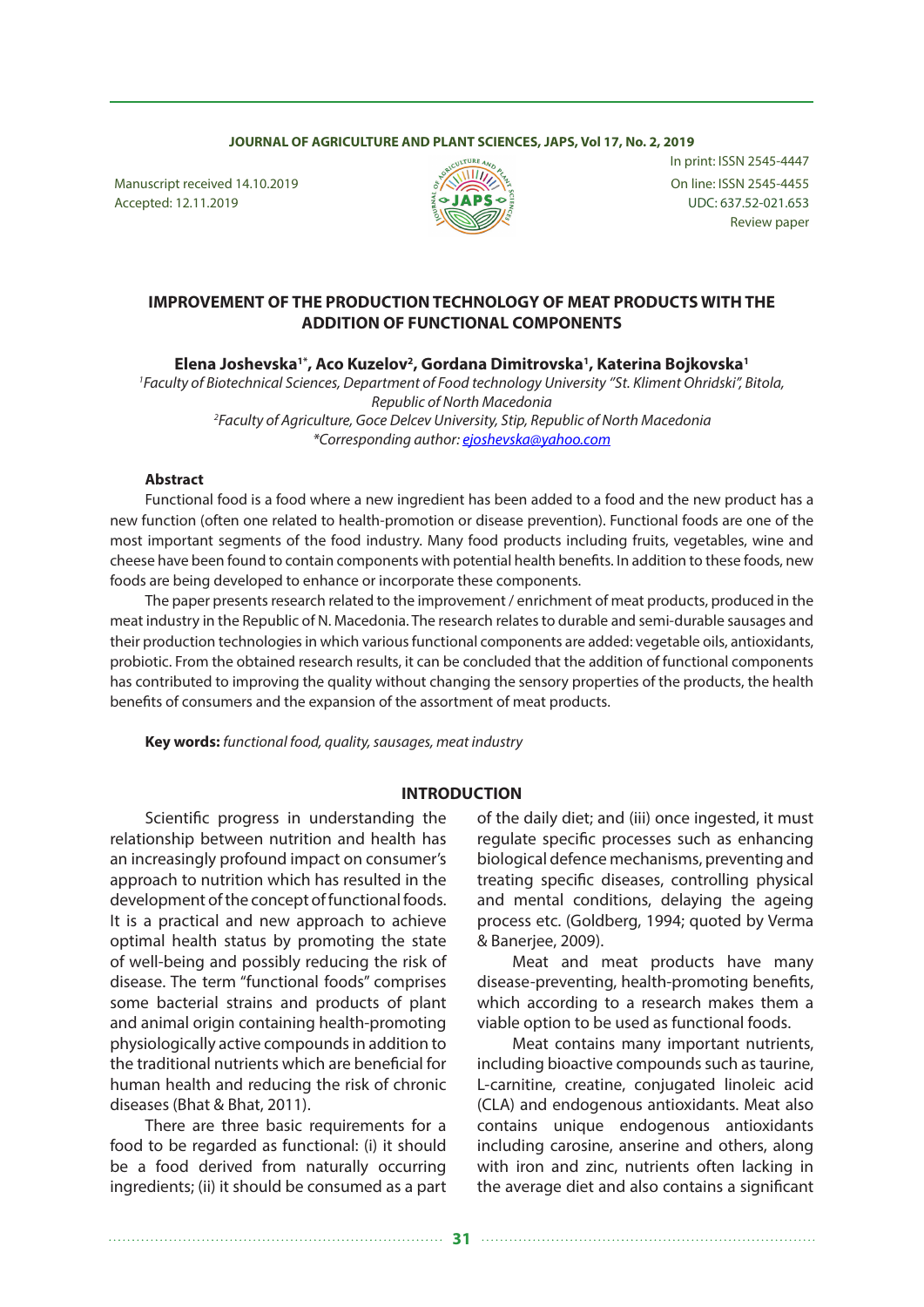source of vitamin B-12 (Leroy, 2006). Мeat and meat products could be made more functional with some modifications. Modification of fatty acid and cholesterol levels in meat may be influenced by selection of breeds and genetic lines, changes in animal feeding practices and

additional ingredients added during meat processing (Leroy, 2006).

Adding probiotics to fermented meat products (i.e. sausage) may lead to health benefits, although this application is still marginal.

#### **FUNCTIONAL COMPONENTS AND SUPPLEMENTS THAT FULFILL A HEALTH EFFECT INTO MEAT PRODUCTS**

Numerous studies have sought to demonstrate the possibility of changing the image of meat and meat products from the traditionally accepted image to one of healthy living thanks to the addition (vegetables, extracts, fibers, and so forth), elimination (fats), and reduction (additives) of different ingredients (Fernàndes-Ginès et al., 2006).

When incorporating supplements and functional components into meat products, they may be declared as functional foods if they on one hand attain and fulfill the expected effect and it is also necessary to ensure that the products would ultimately preserve their specific properties, moreover the sensory properties, on the other hand. Functional components and supplements that fulfill a health effect can affect the flow of production and storage changes in different ways. Some of these supplements reduce and some increase the pH value of fermented sausages (Vasilev, 2009), while vegetable oils do not actually affect the pH changes. The physico-chemical and sensory characteristics of the meat products depend on the intensity of the change in pH. The pH value significantly affects the colour, firmness and aroma of fermented sausages. The presence of bioactive peptides, the application of functional starter cultures that produce antimicrobial compounds or probiotic strains, are significant potential during the production of fermented meat products, primarily fermented sausages. The above-said compounds and microorganisms can contribute to improving the quality of health and safety products. Most of these compounds contain substances that are not naturally active, but upon release from the rest of the complex protein molecule, these compounds become biologically highly active (presenting antihypertensive, antioxidant, immuno-stimulatory, antimicrobial and antimicrobial activity).

Grujić et al. (1988, 1989, 1990a1990b) investigated the impact of soy protein and brewer's yeast protein on the technological properties (rheological and color properties) and health effects of semi-durable sausages. Research has led them to conclude that the addition of these proteins to meat products has a significant effect on the increase of essential minerals and essential amino acids (tryptophan and arginine). The addition of fiber in meat products, affects the reduced energy value of the finished product, and thus the prevention of many chronic diseases (colon cancer, obesity, cardiovascular disease, etc.).

Sadri and Mahjub (2006) found a positive correlation between the addition of fiber and oils and colon cancer. Several studies have shown that dietary fiber has the ability to affect lowering LDL cholesterol in the blood, the risk of type 2 diabetes mellitus, the risk of coronary heart disease, the risk of blood pressure, the risk of obesity and the risk of colon cancer, (Willet et al., 2002; Liu et al., 2003; Schatzkin et al., 2007).

Jimenez-Colmenero et al. (2003) investigated the nut supplement in a restructured steak and found that the supplement affects changes in product properties during heat treatment, but also in color, texture, and sensory properties, making the product softer and providing better water binding.

Potential probiotic strains *Lb. rhamnosus LG*, *Lb. rhamnosus L-705*, *Lb. rhamnosus E-97800* and *Lb. plantarum E-98098* have been successfully used in the production of traditional fermented sausages (Erkilä, 2001).

Vukovich et al. (2009) in their research used a probiotic of the genus *Lb. chasse* (LH 01) in functional fermented beef and pork sausages. The prebiotic used reached more than 8 log CFU/g, fermenting the sugars, creating favorable ripening conditions. The same authors conclude that functionally fermented sausages have a high biological value and a positive effect on human health.

Concerns about dietary sodium depletion are an important issue for the meat processing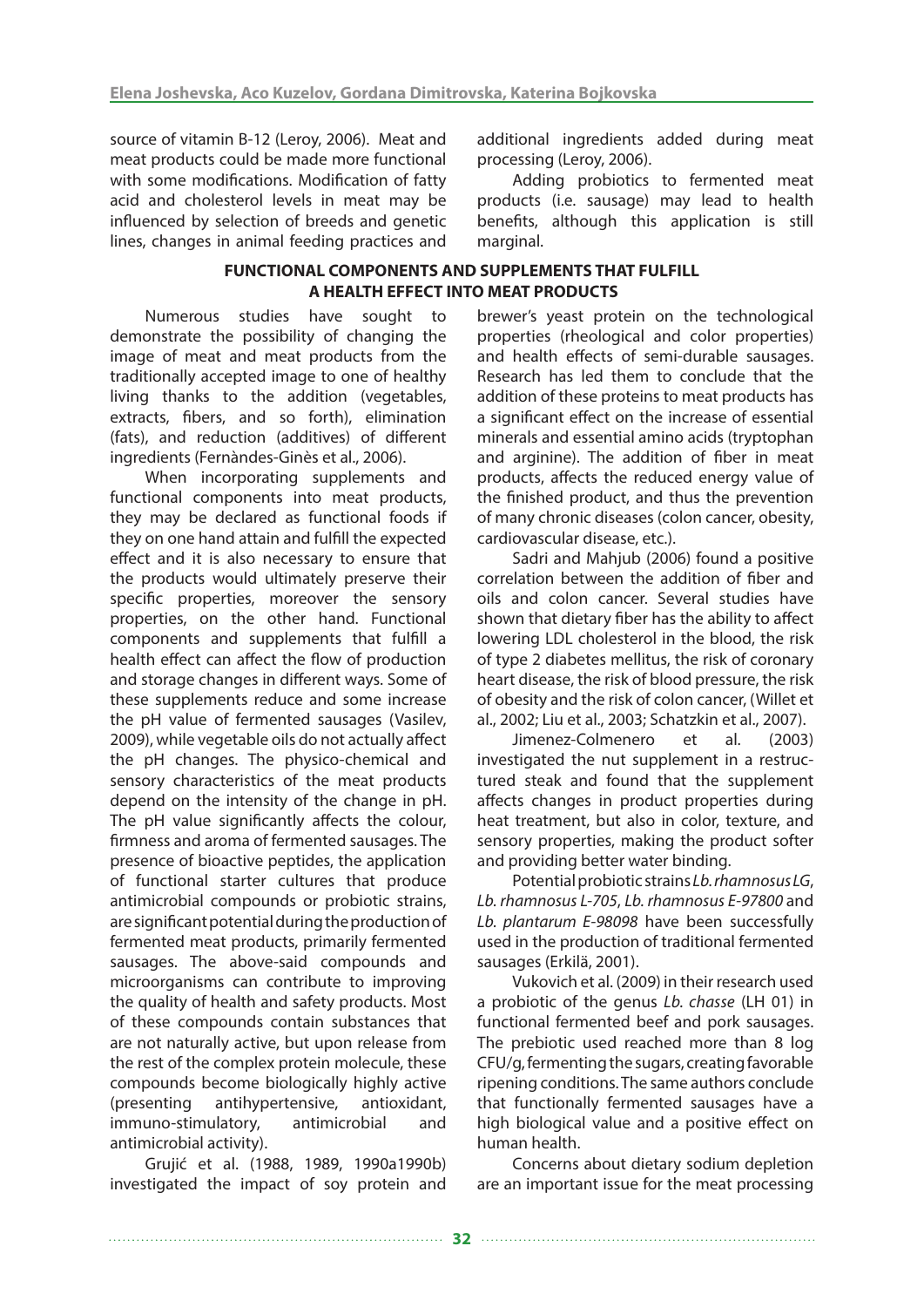industry (Lilić & Matekalo-Sverak, 2011). Decreasing the amount of sodium chloride affects the reduction of water retention and emulsifying properties of proteins in meat.

Procedures during meat processing that

lead to increased fat content, saturated fatty acids, salt and nitrite have attracted particular attention from researchers investigating the impact of human nutrition on health and the examination of functional foods.

# **CURRENT CONDITION OF THE MEAT PROCESSING INDUSTRY IN REPUBLIC OF NORTH MACEDONIA**

According to the Food and Veterinary Agency data there are 50 meat and meat processing facilities registered in Macedonia. 12 of them are completely out of work, and some of them do not operate out of incompletely clarified reasons. 38 facilities still operating and 15 are registered to produce semi-durable and durable products with a capacity of 45,000 tonnes per year in one shift. As of the installed production facilities, 94% are owned by companies. With a total of 11,500 tons of processed meat last year, only 28% of the potential production capacity of 45,000 tons of semi-durable and durable meat is used, which is shocking. Out of the total processed meat, only 1,700 tons, or only 15%, are from domestic producers, i.e. meat from domestic producers. The rest comes from imports. In 2018, 2,936,495 kg of meat products were exported, and in 2017 2,070,904 kg, which is an increase of 41.7%, while imports last year amounted to 6,039,749, and in 2017 was 6,744,566 kg, which is decreased by

#### 10.4% (Petrovski, 2017).

Macedonian meat processing companies offer mainly durable and semi-durable meat products. At the same time, the domestic meat industry is characterized by large investments, new facilities, machinery and processing technologies. It is in this context that, given the increasingly stringent requirements regarding the composition and nutritional value of food, meat industries need to set up and develop a new generation of meat preparations with the addition of functional components that will have high biological value and be accepted on the domestic market for its quality. From the range of processed meats mainly durable and semi-durable sausages can be modified to avoid the standard recipe for production of animal fat and spices. In order to meet the preset consumer demands and achieve greater competitiveness, the meat industry is facing a major challenge in finding new recipes with the addition of functional components.

#### **Current condition of the meat products functional components produced in Macedonian meat factories**

There are several studies on the addition of functional components into the meat products, produced in our meat factories. Various vegetable oils, antioxidants and probiotics were mainly added from the functional components.

Olive oil is a vegetable oil with the highest level of monounsaturated fatty acids (MUFA) and has attracted attention as a fat replacement in meat preparations. The oil has a high biological value due to the favorable blend of predominantly monounsaturated fatty acids (MUFAs) and naturally occurring antioxidants including vitamin E, vitamin K, carotenoids and polyphenols.

Kuzmanovski (2018) investigated the effects of different concentrations of added olive oil on the quality and sensory properties of semi-durable coarse-chopped sausages from a range of Kranj sausages and National sausages, produced according to the Product Specification, in the domestic meat industry in the country. Four groups of these two types of sausages have been produced. The first group was produced without addition of olive oil (control group), the second one with addition of 3g/kg, and the third one with addition of 4g/kg and the fourth group with addition of 5g/kg olive oil. After production, the groups of sausages were vacuumed and stored in refrigerator at temperature from 0 to +4°С. From the performed examinations and the obtained results, it could be concluded that the used concentrations of cold-pressed oil in the groups of sausages do not have impact on their chemical composition. Used concentrations of cold-pressed oil do not have impact on the oxidative changes of the examined groups of sausages, which means that olive oil fills antioxidant, antibacterial and functional properties. Тhe ratio of PUFA / SFA in these sausage batches is 0.4%, which means that this group also satisfies the lipid content requirements of the product.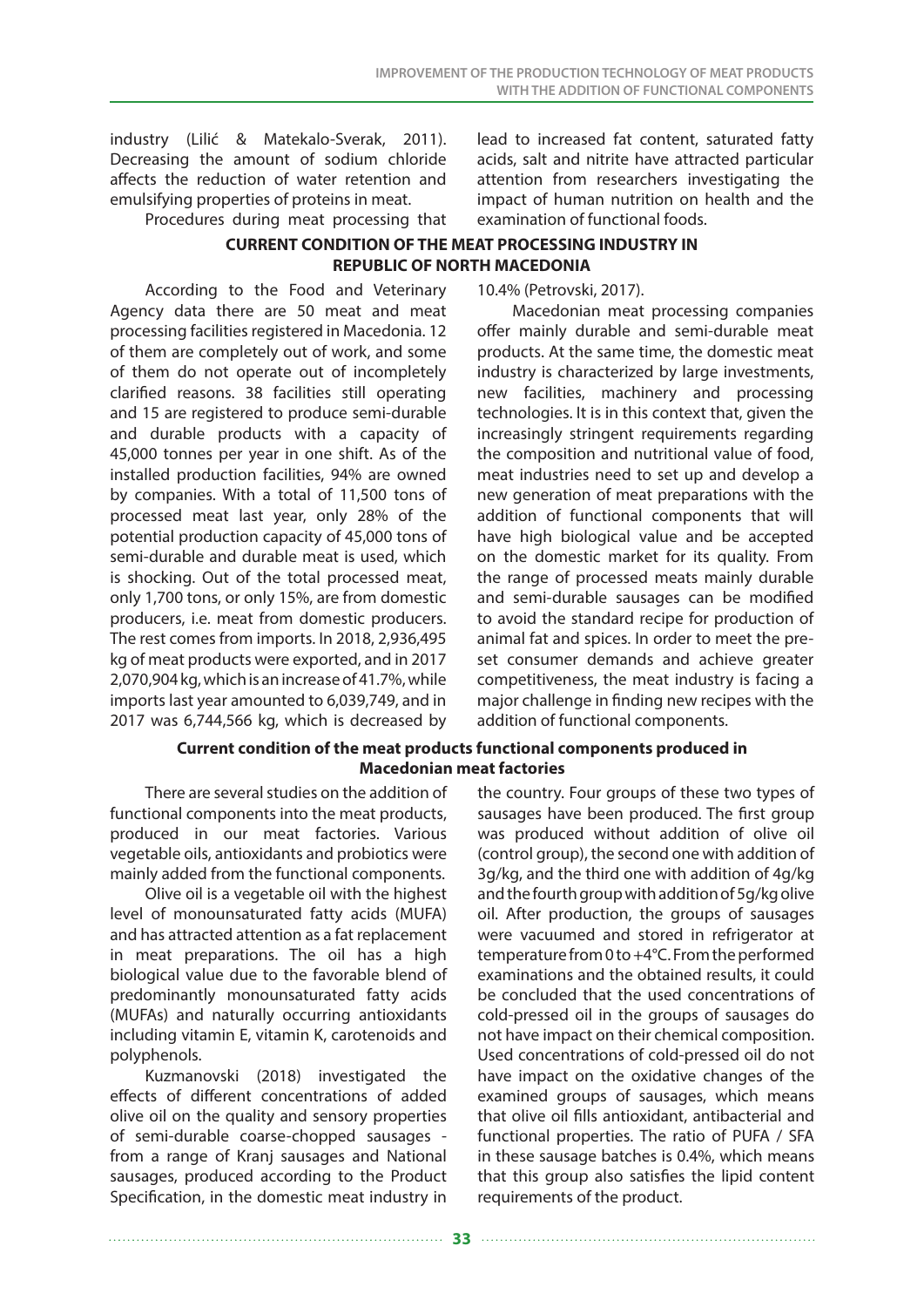Sunflower (*Helianthus anuus* L.) besides soybeans, rapeseed and peanuts is one of the four most important oilseed crops worldwide. This oil has a high biological-nutritional value because of its beneficial effect on the functioning of the heart and cardiovascular system and on the maintenance and improvement of the general health of the body (Škorić et al., 2000; Lepšanović & Lepšanović, 2000) quoted by Premović et.al (2015). Pumpkin (*Cucurbita pepo* L.) is used for human and livestock nutrition. Pumpkin seeds are a source of protein, phytosterols, vitamins, glyceride oil, carotenoids, tocopherols microelements (K, Mg, Mn, Zn, Se, Co, Cr, Mo).

Malinov (2019) investigate the impact of cold-pressed sunflower and pumpkin oil on the chemical composition and microbiological quality of Bacon Folk sausages produced in local domestic meat industry. For this purpose, eight groups of Bacon Folk sausages have been produced. The first group was produced without addition of sunflower oil (control group), the second one with addition of 3g/ kg, and the third one with addition of 4g/ kg and the fourth group with addition of 5g/ kg olive oil. According to the same order were produced the sausage groups with the addition of pumpkin oil. Sausage groups with cold pressed sunflower oil and pumpkin, have a slight decrease in the water content on the sixtieth day of production compared to the first day of production. The water content of the first day of production was (52.86% to 54.73% for sunflower sausages group; 52.24% to 54.61% for sausages with addition of pumpkin oil) and (52.71% up to 54.48%; 51.59% to 53.58%) on the sixtieth day of production. Protein content in cold pressed sunflower oil and pumpkin sausages group ranged from (10.85 to 11.54%; 11.65 to 11.95) on the first day and (11.52% to 12.01%; 11.52% to 12.01%) sixtieth day of production. The content of fats and minerals in both produced sausage groups were increasing to the end of production. Pathogenic bacteria were not detected. Used concentrations of cold-pressed sunflower and pumpkin oil in the groups of sausages do not have statistically significant impact on the chemical composition and microbiological quality of the sausages and full field the anti-oxidative effect.

Numerous microorganisms have been studied in the past sixty years, of which only a

few have commercial use in the meat industry. Today, several companies that produce starter culture provide pure cultures of *Lactobacillus*  spp.*, Pedococci acidilacetic, P. Pentosaceus, Staphylococcus flusus* and *S. carnosus.*

When selecting starter cultures, their impact on the sensory properties of the product should be primarily determined. Incorrect selection of starter cultures and inappropriate technological processes often lead to the accumulation of undesirable metabolic products that can greatly impair the quality of the product and thus pose a health threat to consumers. In order for them to be used in the production of fermented sausages at all, it is necessary to select them. One possibility is to test existing strains that are part of starter cultures in terms of probiotic properties. Thus, for example, co-infected *L. sakei Lb3* and *P. acidilacetic* acid PA-2 have shown the ability to survive in conditions in which the intestinal tract is simulated, (Obradović & Vesković-Moračanin, 2007). In order to be a probiotic property, it is considered measurable that consuming one gram of fermented sausages should bring into the body at least one million probiotic bacteria (Vuković et al., 2009).

Joshevska (2013) evaluated the influence of probiotic and prebiotic on the quality of three production batches fermented sausages produced as functional food in the meat industry in Macedonia. As probiotic is used *Bifidobacterium longum BB536* and inulin in powder form. The results of physico-chemical and functional parameters, microbiological quality and sensory evaluation can be used towards the introduction and implementation of functional components in the technology of production of this type of sausage in most meat industries in our country, in order to improve the quality and increase market competitiveness. From the investigation, it can be observed that the probiotic bacteria *Bifidobacterium longum BB536*, are intensively developed in the production batches until the 7th day of maturation. The added probiotic culture proved to be well reproduction during the fermentation of the fermented sausage, as it reached 6.63 / 6.03 log CFU/g. According to the adopted standards, the number of probiotic bacteria in functionally fermented products should be greater than 6 log CFU/g (Vukovic et al., 2009).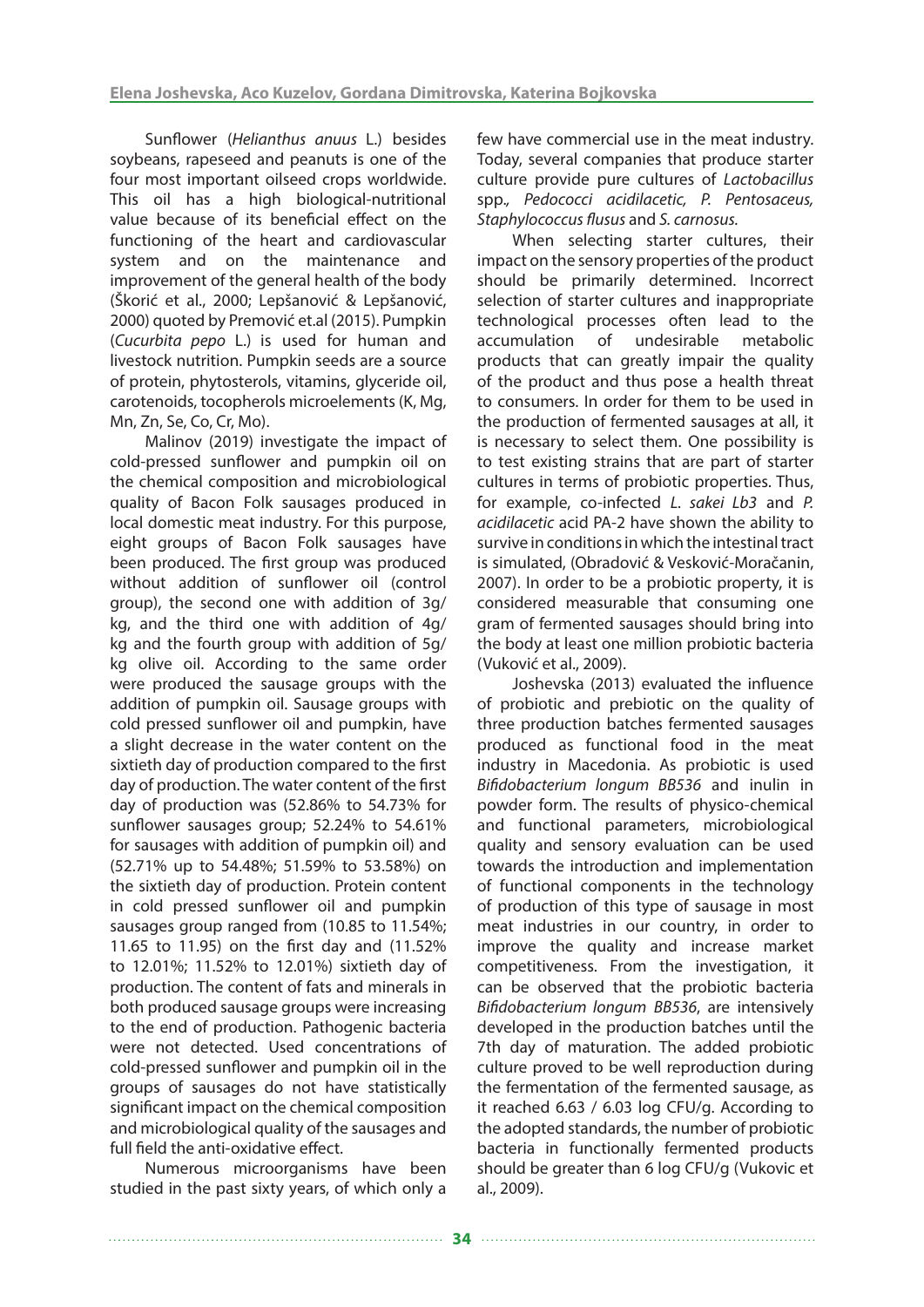Goji berry fruits contain a wide spectrum of phyto compounds, vitamins B1, B2 and B6, minerals- Fe, Zn and Cu, amino acids (proteins), fatty acids and specific antioxidants so that many health experts call them "super food of berries".

Mitev (2018) investigate the influence of dried and minced Goji berries over the oxidative changes (acid level, peroxide value), microbiological status and chemical properties on semi-durable bacon folk sausage vacuumed and kept at a temperature of +4°С. The study was carried out on the 1, 10, 25, 35, and 50 day of the production of the sausage groups. The obtained results indicate that the low levels of the acid and the peroxide values are

As of the aforementioned research regarding the usage of the functional components in meat products produced in meat processing factories in Macedonia, it can be stated that each addition proved to be successful because it affects the increase of the product's biological value thus to the health benefits

probably a result of the anti–oxidative activity of the applied minced Goji berry fruits and vacuuming of the sausages. The fact that in none of the tested sausage groups bacteria (*Listeria monocitogenes*, *Salmonella species*, *Escherichia coli* and *Staphylococcus aureus*) were not determined is due to the good hygiene practice where they are produced. The fruits of Goji berry have no statistical proven effect on the chemical composition (water, fats, proteins, ash) of the sausage during storage at +4°C. This functional compound it can be used towards the introduction and implementation of functional components in the technology of production of this type of sausage in order to improve the quality of the product.

## **CONCLUSION**

of the consumers, however not deteriorating the physico-chemical composition and the sensory features of the products themselves. Those researches can stimulate the producers to adjust their assortment and increase their market value.

### **REFERENCES**

- Bhat, Z.F., & Bhat, H. (2011). Functional Meat Products: A Review. *International Journal of Meat Science*, 1, p: 1-14.
- Erkkila, S. (2001). Bioprotective and probiotic meat starter cultures for the fermentation of dry sausages. Academic dissertation, University of Helsinki, Department of Food Technology.
- Fernàndes-Ginès, J., Fernàndes –López, J., Sayas-Barberà, E., & Pèrez-Alvarez, J. (2006). Meat Products as Functional Food: A review. *Journal of Food Science*, 70(2).
- Grujic R., Grujic S., & Vujadinović D., (2012). Funkcionalni proizvodi od mesa. Hrana u zdravlju i bolesti. *Znanstveno-strucni casopis za nutricionizam I dijetetiku*, 1 (1), p. 44-54.
- Grujic R., Mulali N., & Petrovic, L. (1988). Svojstva polutrajnih kobasica izradjenih uz dodatak proteinskih preparata soje i pivskog kvasca. *Poljoprivredni pregled*. 20 (4 - 6) p.117 - 120.
- Grujic, R., & Petrovic L. (1990a). Uticaj dodatka soje i pivskog kvasca na promjene reoloških svojstava polutrajnih kobasica. *Tehnologija mesa*, 31 (5) p.172-176.
- Grujic, R., Petrovic, L., & Mulali, N. (1990b). Uticaj dodatka proteinskih preparata soje i pivskog kvasca na promjenu boje polutrajnih kobasica. *Tehnologija mesa*, 31 (6) p. 208-21.
- Jiménez-Colmenero, F., Carballo, J., & Cofrades, S. (2001). Healthier meat and meat products: their role as functional foods. *Meat Sci* 59:5–13.
- Joshevska, E. (2013). Influence of probiotic and prebiotic on the quality of fermented sausages as functional food. Academic dissertation, St. Kliment Ohridski University, Faculty of Biotechnical Sciences, Department of Food Technology, Bitola, Macedonia.
- Kuzmanovski, V., Kuzelov, A., & Joshevska E., (2018). Influence of olive oil on the fatty acids composition of coarse chopped boiled sausages. *Journal of Agriculture and Plant Sciences*, Vol.16, No.2, pp. 43- 49.
- Kuzmanovski, V., Kuzelov, A., & Joshevska E., (2018). Use of cold-pressed olive oil for improvement the quality of Kranj sausages. Scientific works of University

**35**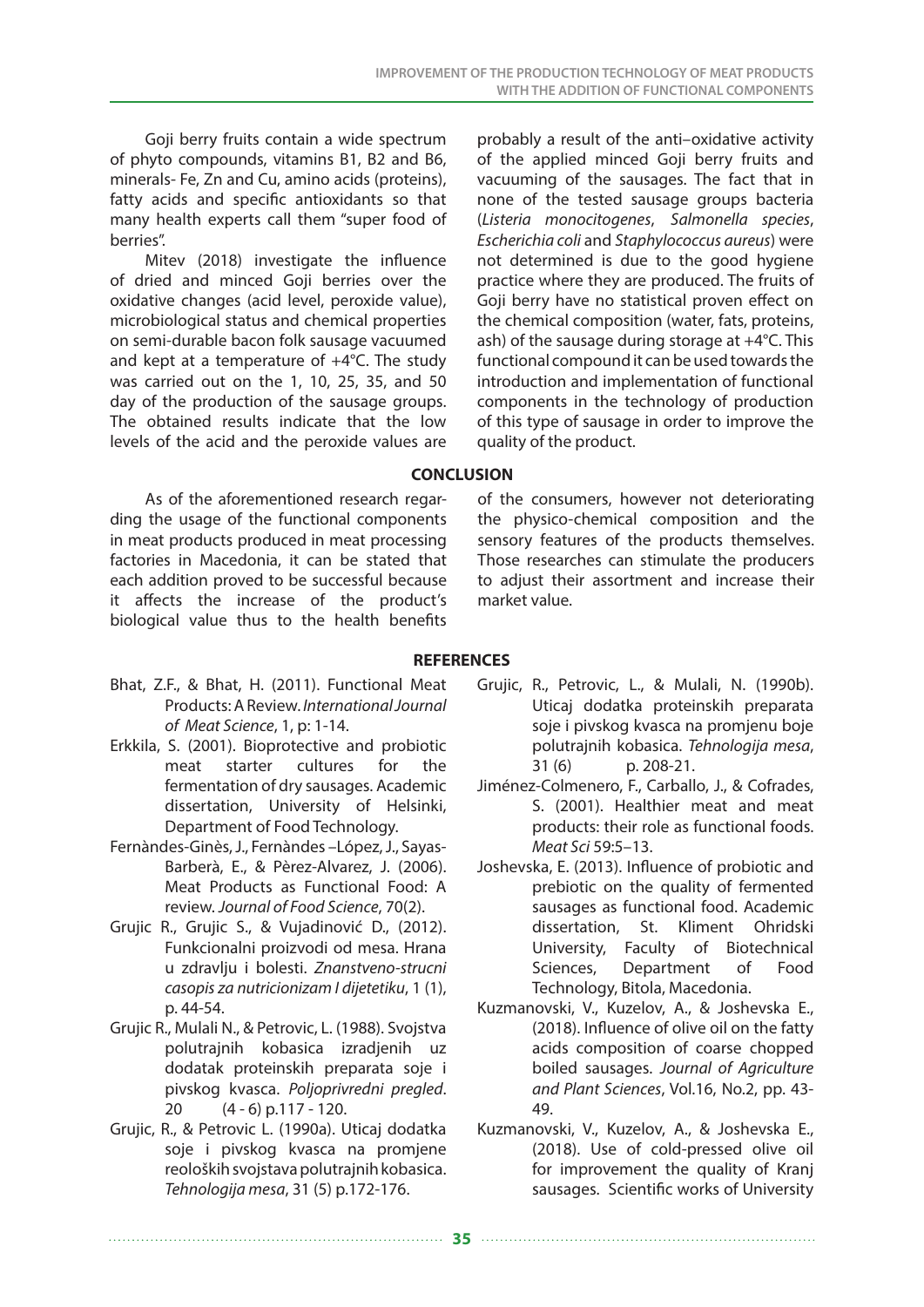of Food Technologies, Volume 65 issue 1, pp. 24-28.

- Lepšanović, L., & Lepšanović, Lj.. (2000). Clinical lipidology, Contemporary administration, Belgrade.
- Leroy F., Verluyten J., & Vuyst L. (2006). Functional meat starter cultures for improved sausage fermentation. *International Journal of Food Microbiology*, 106, 3: 270-285.
- Lilic, S., & Matekalo-Sverak V. (2011). Salt reduction in meat products–challenge for meat industry, *Tehnologija mesa*, 52 (1) 22-30.
- Liu, S., Willett, W.C., Manson J.E., Hu, F.B., Rosner, B. & Colditz, G. (2003). Relation between changes in intakes of dietary fiber and grain products and changes in weight and development of obesity among middle-aged women. *Am. J. Slin. Nutr*. 78: 920-927.
- Malinov, B., Kuzelov, A., & Joshevska, E. (2019). Influence of various cold-pressed oils on the chemical composition and microbiological quality of sausages. *Scientific works of University of Food Technologies*, Plovdiv, Bulgaria, Vol.66 Issue 1, (*in press).*
- Mitev, A., Kuzelov, A., & Joshevska E. (2019). Application of ground goji berry fruits in Macedonian bacon-folk sausage. *Comptes rendus de l'Academie bulgare des Sciences,* 72, (2), 274-280.
- Mitev, A., Kuzelov, A., & Joshevska, E. (2018). Influence of Goji berries on oxidative changes, microbiological status and chemical properties of sausages. *Аgricultural science and technology*, Vol.

10, No 1, p. 70 – 73.

- Petrovski, I. (2017). Macedonian sausages and salami will become more competitive. September 14, 2017, Kapital.
- Sadri, G.H. & Mahjub, H. (2006). Meat consumption is a risk factor for colorectal cancer: Meta-analysis of casecontrol studies. *Pak. J. Nutr*.5: 230-233.
- Schatzkin, A., Mouw, T., Par, Y., Subar, A.F. & Kipnis, V. (2007). Dietary fiber and whole-grain consumption in relation to colorectal cancer in the NIH-AARP Diet and health study. *Am. J. Clin. Nutr*.85: 1353-1360
- Škorić, D., R. Marinković, S., Jocić, D., & Jovanović, (2000). Contribution of sunflower refining to food production. Eco – Conference, Novi Sad, Serbia, Procedings: 311-316.
- Verma, K.A., Sharma B.D., & Banerjee, R., (2009). Functional meat products: developments & challenges. *Process food industry*, 1, 4-9.
- Vesković-Moračanin, S., Karan, D., Okanović Đ,. Jokanović, M., Džinić N.,, Parunović N., & Trbović D., (2011). Parametri kvaliteta i karakteristike boje i teksture sremske kobasice fermentisane na tradicionalan način. *Tehnologija mesa* 52; 2, 245–251.
- Vuković, I., Saičić S., Vasilev D., Tubić M., Vasiljević N., & Milanović-Stevanović M. (2009). Neki parametri kvaliteta i nutritivna vrednost funkcionalnih fermentisanih kobasica. *Tehnologija mesa*, 50, 1-2; 68- 74.
- Willet, W., Manson, J. & Liu, S. (2002). Glycemic index, glycemic load and risk of type 2 diabetes. *Am. J. Clin. Nutr*. 76: 274S - 280S.

## **ПОДОБРУВАЊЕ НА ТЕХНОЛОГИЈАТА ЗА ПРОИЗВОДСТВО НА МЕСНИ ПРОИЗВОДИ СО ДОДАТОК НА ФУНКЦИОНАЛНИ КОМПОНЕНТИ**

#### Елена Јошевска<sup>1\*</sup>, Ацо Кузелов<sup>2</sup>, Гордана Димитровска<sup>1</sup>, Катерина Бојковска<sup>1</sup>

<sup>1</sup> Факултет за биотехнички науки, Катедра за прехранбена технологија, Универзитет "Св. Климент *Охридски" - Битола, Република Северна Македонија 2 Земјоделски факултет, Универзитет "Гоце Делчев" - Штип, Република Северна Македонија \*Контакт автор: ejoshevska@yahoo.com*

#### **Резиме**

Функционална храна е храна во која е додадена нова состојка (функционална компонента) и новиот производ има нова функција (честопати поврзана со унапредување на здравјето или спречување на болести). Функционалната храна е еден од најважните сегменти на прехранбената индустрија. Откриено е дека многу прехранбени производи, вклучително овошје, зеленчук, вино и сирење содржат компоненти со потенцијални здравствени придобивки. Покрај овие намирници, се развива